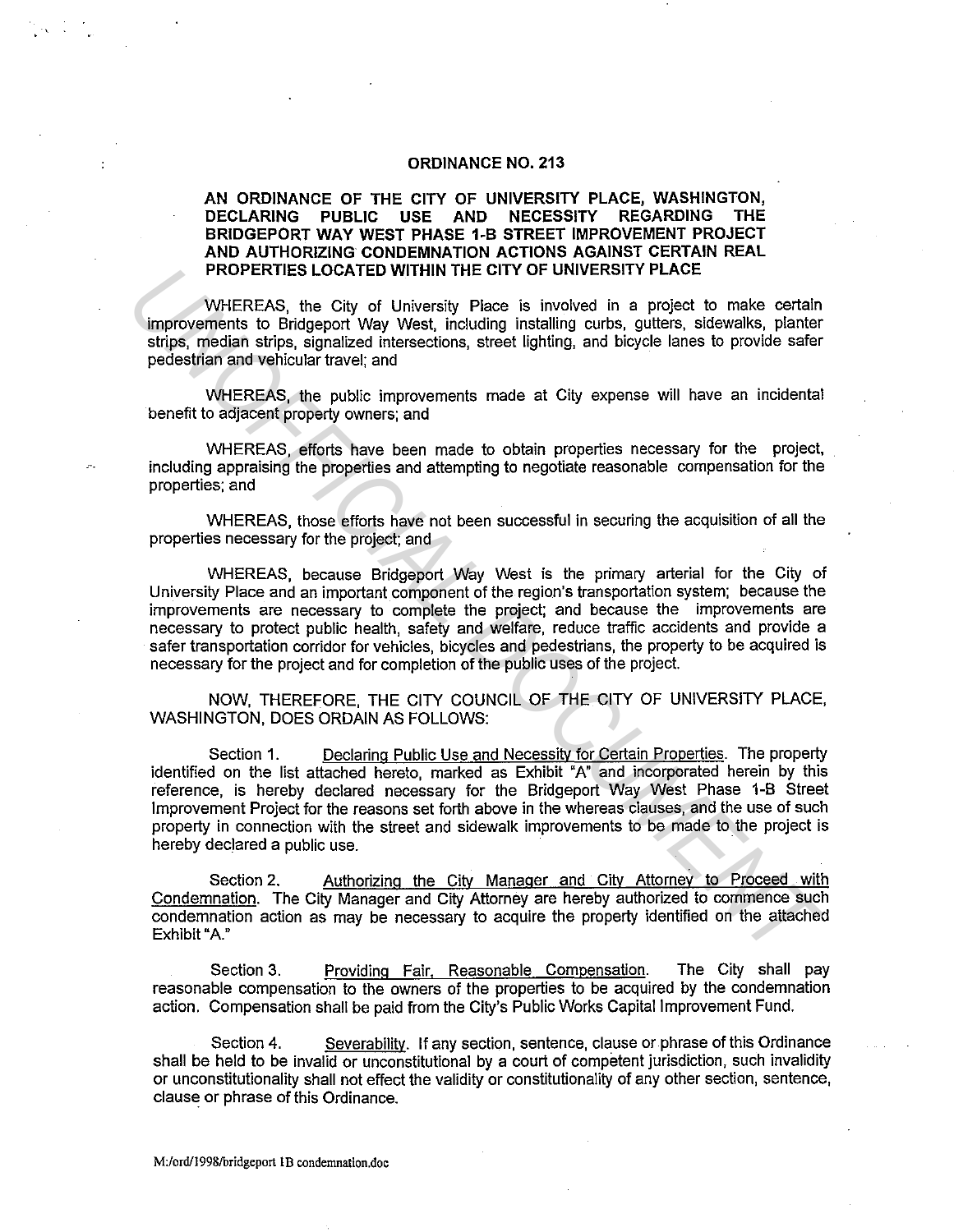Section 5. Publication and Effective Date. A summary of this Ordinance consisting of its title shall be published in the official newspaper of the City. This ordinance shall be effective five (5) days after its publication.

**PASSED BY THE CITY COUNCIL ON THIS 14'" DAY OF DECEMBER, 1998.** 

De blie Klosowski

**ATTEST:** 

Susan Matthew, City Clerk .,

ATTEST:<br>
SUSSIN MARTING CONTROL CONTROL CONTROL CONTROL CONTROL CONTROL CONTROL CONTROL CONTROL CONTROL CONTROL CONTROL CONTROL CONTROL CONTROL CONTROL CONTROL CONTROL CONTROL CONTROL CONTROL CONTROL CONTROL CONTROL CONTRO

Date of Publication: Effective Date:

December 17, 1998 December 22, 1998

**m:/ord/1998/bridgeport lB condemnation**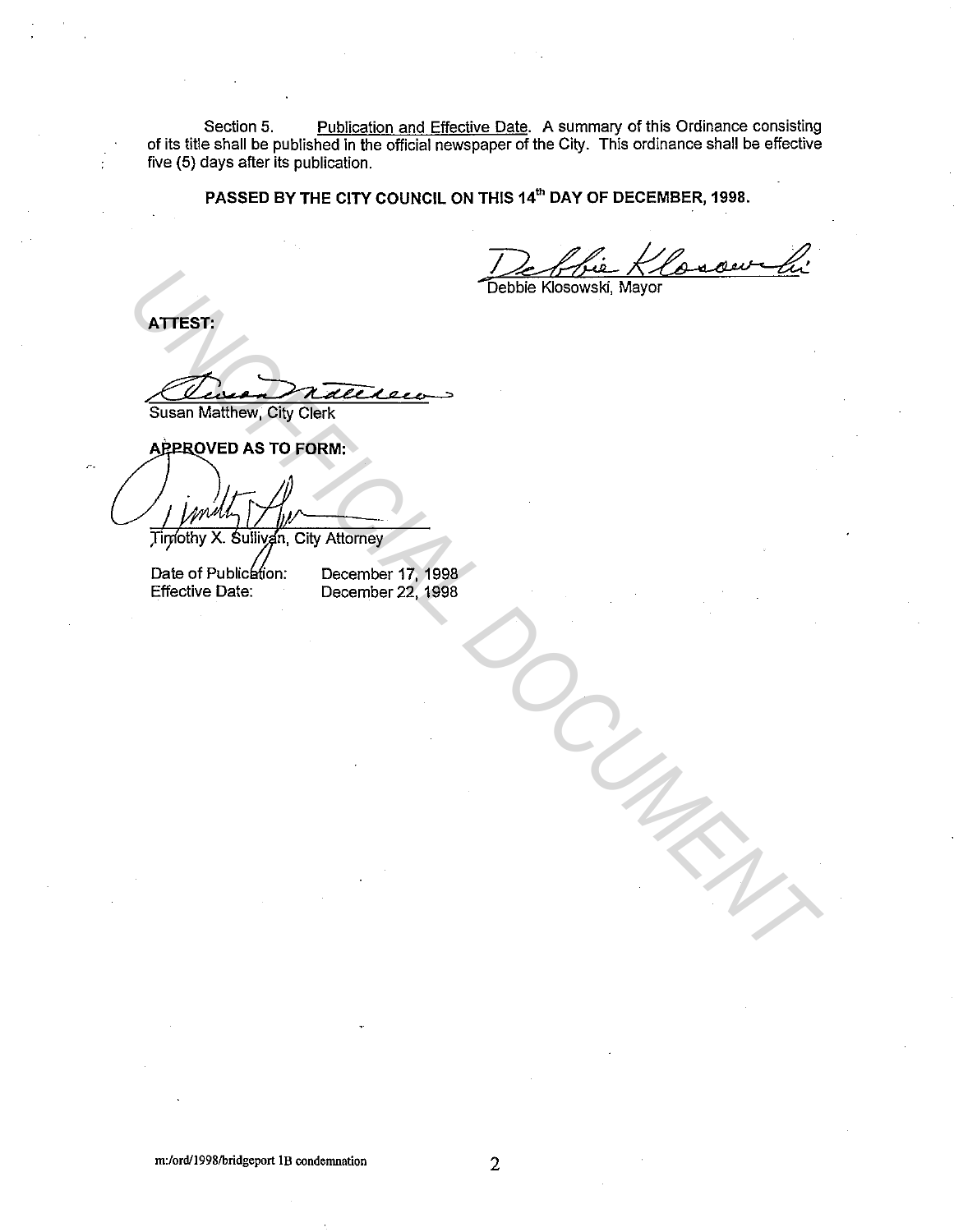#### **EXHIBIT "A"**

# **PARCEL NO. 022010-4-034**

THAT PORTION OF THE SOUTH 100 FEET OF THE NORTH 626.22 FEET OF THE EAST 435 FEET OF THE WEST 465 FEET OF THE SOUTHWEST QUARTER OF THE SOUTHEAST QUARTER OF SECTION 10, TOWNSHIP 20 NORTH, RANGE 2 EAST OF THE W.M., IN PIERCE COUNTY, WASHINGTON, SITUATE IN THE CITY OF UNIVERSITY PLACE, PIERCE COUNTY, WASHINGTON.

# **PERPETUAL NON EXCLUSIVE EASEMENT**

j

A perpetual non exclusive easement, for all utility and transportation purposes, including the installation, maintenance, repair, and or removal of all transportation and utility facilities, over, under, upon and across the WESTERLY 5 FEET of the parcel of property described above.

#### **TEMPORARY EASEMENT**

A temporary easement, for ingress, egress and construction purposes, over, under, upon and across the EASTERLY 5 FEET OF THE WESTERLY 10 FEET of the property described above. This easement shall be automatically extinguished upon completion of the construction of the project entitled "Bridgeport Way West Improvement Project Phase 1B."

#### **PARCEL 022010-4-017**

THAT PORTION BEGINNING AT A POINT 600 FEET NORTH AND 30 FEET EAST OF THE SOUTHWEST CORNER OF THE SOUTHEAST QUARTER OF SECTION 10, TOWNSHIP 20 NORTH, RANGE 2 EAST OF THE W.M. IN PIERCE COUNTY, WASHINGTON, RUN THENCE EAST PARALLEL WITH THE SOUTH LINE OF SAID SOUTHWEST QUARTER OF SAID SOUTHEAST QUARTER 435 FEET, THENCE NORTH PARALLEL WITH THE WEST LINE OF SAID SOUTHWEST QUARTER OF THE SOUTHEAST QUARTER 100 FEET; THENCE WEST 435 FEET TO THE EAST LINE OF LEMONS BEACH STILACOOM COUNTY ROAD, THENCE SOUTH 100 FEET TO THE POINT OF BEGINNING, AND BEING KNOWN AS LOT 7 OF THE UNRECORDED PLAT OF UNIVERSITY ACRE TRACTS AS SURVEYED BY D.H. WHITE, CIVIL ENGINEER, EXCEPT THE EAST 235 FEET THEREOF, SITUATE IN THE CITY OF UNIVERSITY PLACE, PIERCE COUNTY, WASHINGTON. PUARTER OF SECTION 10, TOWNSHIP 20 NORTH, RANGE 2 EAST OF THE W.M., IN<br>
PERCE COUNTY, WASHINGTON, SITUATE IN THE CITY OF UNIVERSITY PLACE, PIERCE<br> *INCRITY, WASHINGTON,* STUATE IN THE CITY OF UNIVERSITY PLACE, PIERCE<br> *INC* 

## **PERPETUAL NON-EXCLUSIVE EASEMENT**

A perpetual non-exclusive easement, for all utility and transportation purposes, including the installation, maintenance, repair, and or removal of all transportation and utility facilities, over, under, upon and across the WESTERLY 5 FEET of the parcel of property described above.

#### **TEMPORARY EASEMENT**

A temporary easement, for ingress, egress and construction purposes, over, under, upon and across the EASTERLY 5 FEET OF THE WESTERLY 10 FEET of the property described above. This easement shall be automatically extinguished upon completion of the construction of the project entitled "Bridgeport Way West Improvement Project Phase IB."